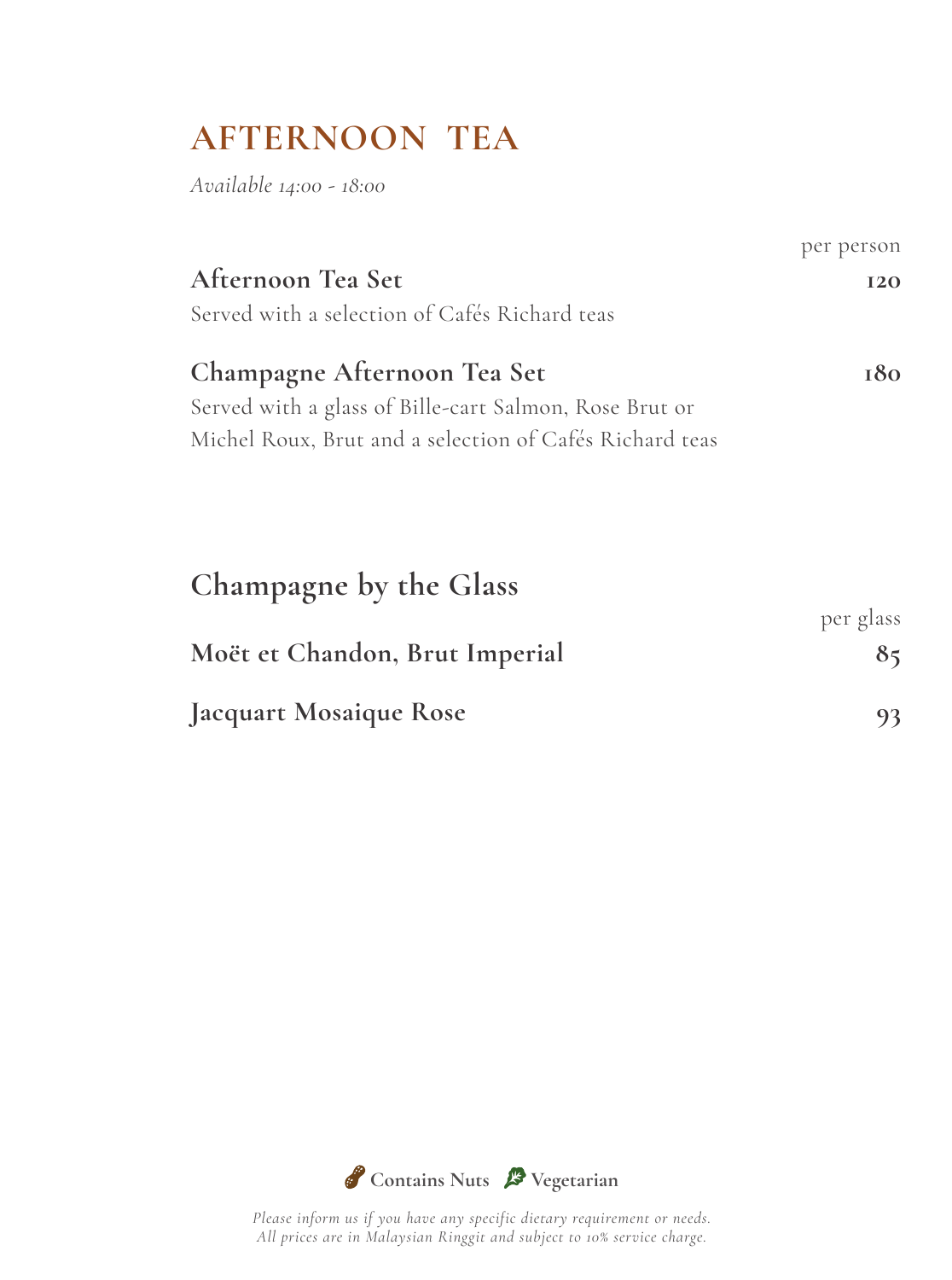# **TRADITIONAL AFTERNOON TEA SET**

*Available 14:00 - 17:00*

### **Enjoy a selection of finger sandwiches**

Truffle egg mayonnaise on brown bread Smoked salmon on charcoal bread Coronation chicken, sultanas, spiced mayonnaise on basil and tomato bread

#### **Savour local delights**

Chicken and beef satay with peanut sauce Kuih bijan Buah Melaka

### **Indulge in hand-made sweet delicacies**

Pineapple coconut tart Berries cheese cake Pistachio strawberry opera Lime lemon tart meringue Traditional chocolate éclair Exotic fruit rum baba

#### **Scones**

Traditional raisin scones

Turmeric, ginger and cinnamon scones, topped with palm sugar & coconut Served with home-made sour cream, berries and mango jam

|                   |  | per person |
|-------------------|--|------------|
| Afternoon Tea Set |  | 12O        |
|                   |  |            |

Served with a selection of Cafés Richard teas

### Champagne Afternoon Tea Set 180

Served with a glass of Bille-cart Salmon, Rose Brut or Michel Roux, Brut and a selection of Cafés Richard teas

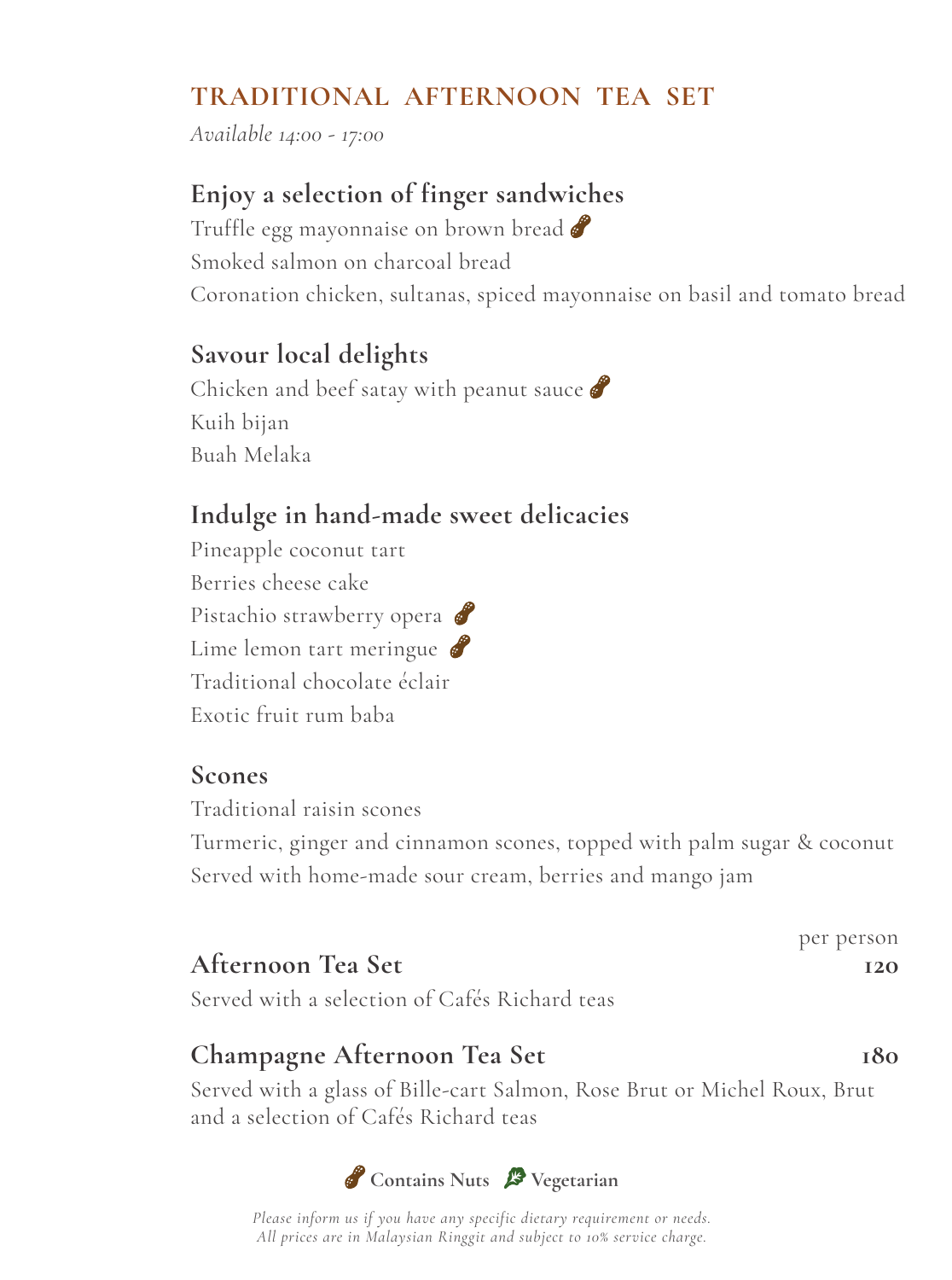### **MALAYSIAN AFTERNOON TEA SET**

# **Enjoy a selection of finger sandwiches and savoury treats**

Tandoori chi**c**ken with green apple mayonnaise on turmeric bread Lime-marinated crabmeat sandwich with lemongrass and chilli on black sesame white bread Samosa with potato

### **Indulge in hand-made sweet delicacies**

Green tea cheesecake Mango tartlet Selection of traditional Malay kuey Passion profiterole Coconut Rocher Banana financier

#### **Scones**

Pandan doughnuts with caramelised coconut served with home-made tropical fruit jams, Mascarpone and butter

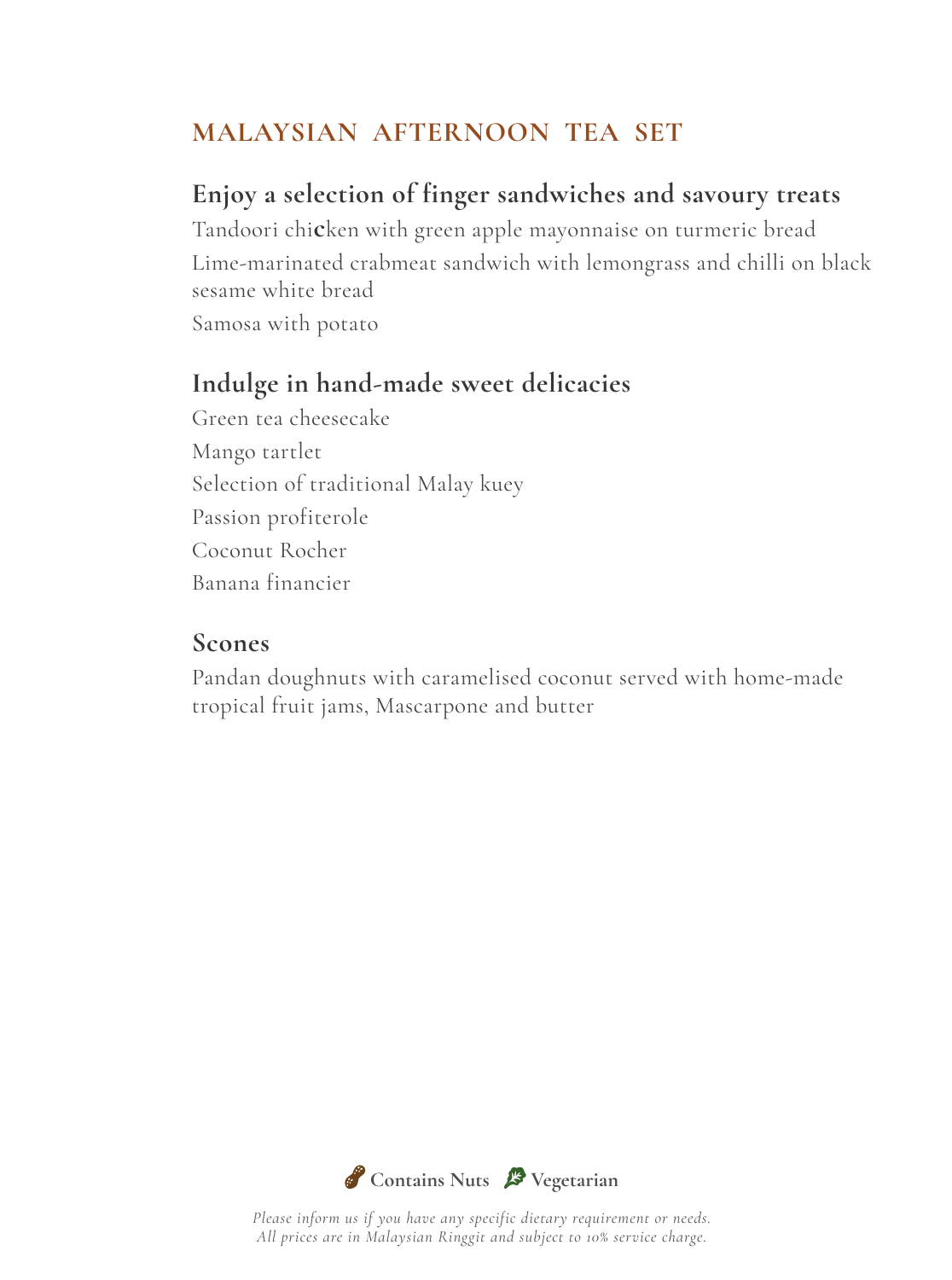### **VEGETARIAN AFTERNOON TEA SET**

#### **Enjoy a selection of finger sandwiches and savoury treats**

Cucumber on black sesame white bread Crushed avocado, lime, coriander, semi dried tomato on turmeric bread Grilled eggplant, roasted bell pepper, beetroot pesto on basil and tomato bread

#### **Indulge in hand-made sweet delicacies**

Raspberry and vanilla club sandwich Exotic fruit tartlet Profiterole caramel sea salt Cheese cake with berries Gateaux opéra Rum baba

#### **Scones**

Golden raisin scones served with home-made tropical fruit jams, Mascarpone and butter

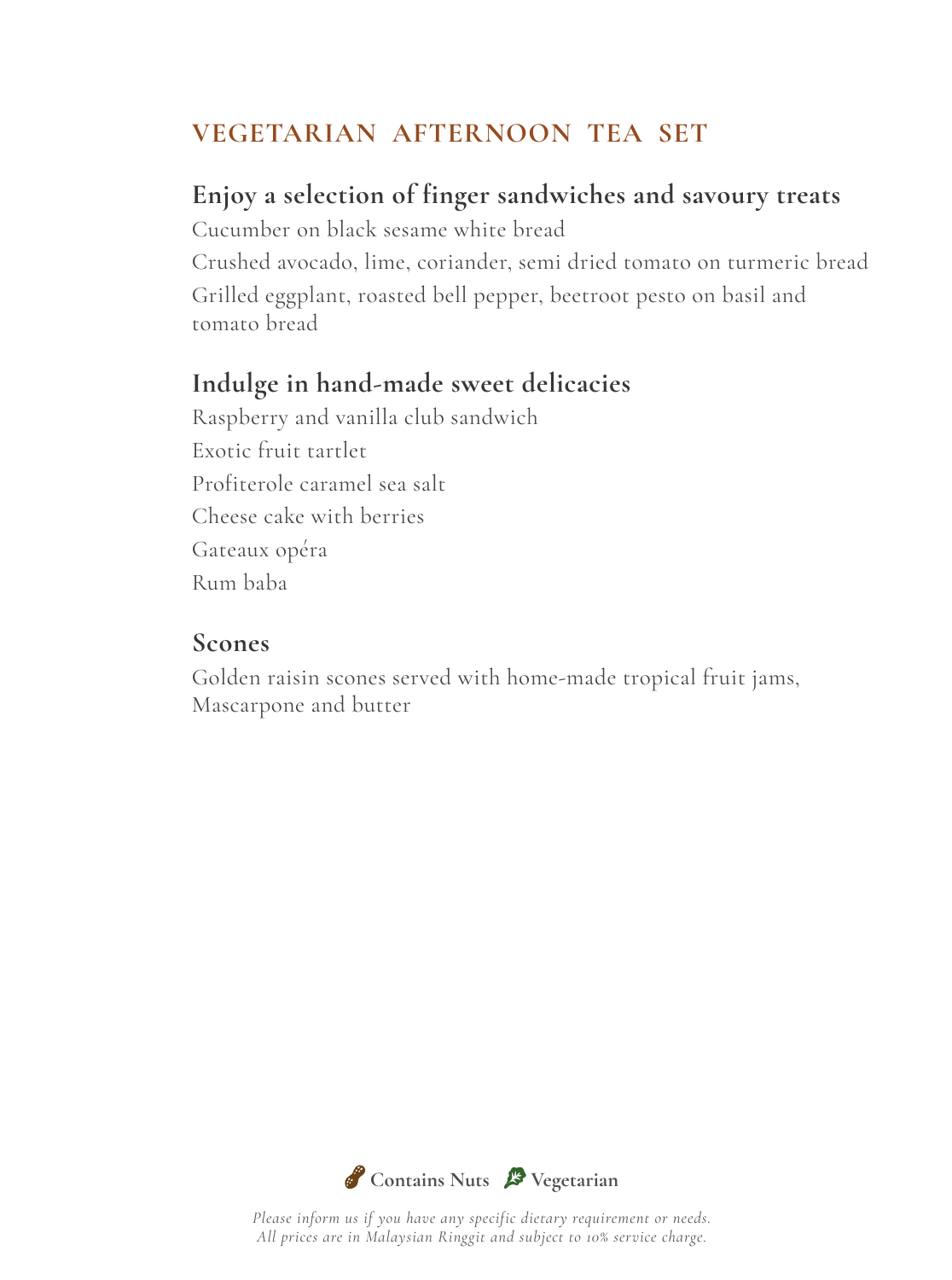# **Black Teas**

**Breakfast** *Natural and intense tea, ideal for a breakfast and a quick wake-up.*

**Ceylon O.P.** *Perfect balance of Ceylon teas.*

**Jardins De Darjeeling** *Perfect alliance of various gardens of Darjeeling.*

# **Flavoured Black Teas**

**Grand Earl Grey** *Black tea from China, embellished with bergamot aromas.*

**Fruits Rouges** *Sweet juicy pleasure celebrating the flavour of red berries.*

**Vanilla Caramel** *Mix of the subtle aroma of vanilla with delightful toffee flavours.*

**Pomme Chérie** *Flavours bringing back childhood memories of caramelised apples.*

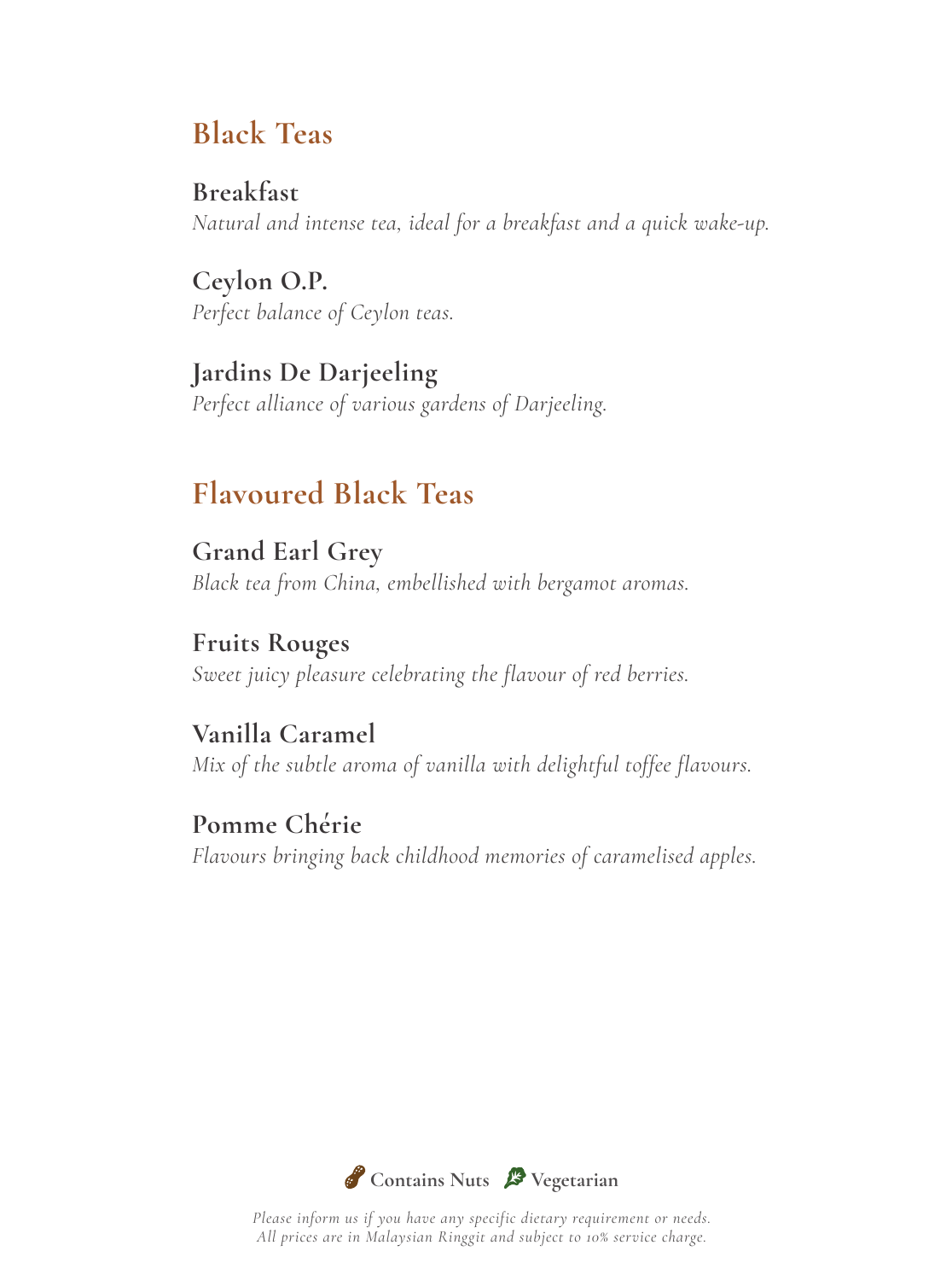# **Green Teas**

**Sencha** *Tea of China with crisp herbal tastes.*

**Thé Vert Au Jasmin** *Traditional tea of China with delicious aroma of jasmine flowers.*

# **Flavoured Green Teas**

**Jardin Des Merveilles** *Green tea with fruity flavours revealing hints of peach and apricot.*

**Au Temps Des Tsarines** *Original and refreshing green tea with citrus fruit alliance and orange rind.*

# **Rooibos**

**Rooibos Aux Épices** *Woody taste with spices that give it an amazing flavour.*

*Alternatively, a wide coffee selection is also available upon request.*